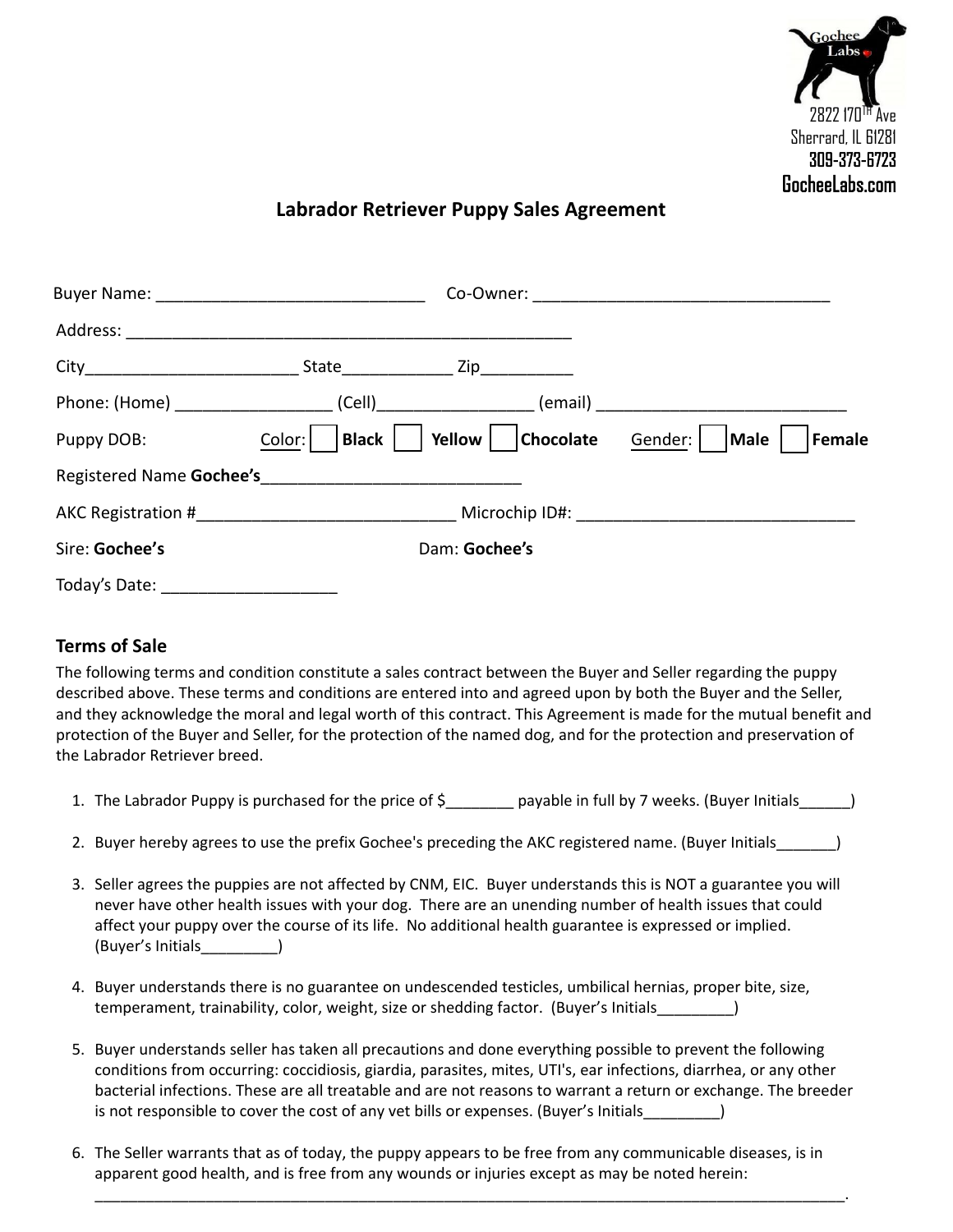7. Puppy has had its first set of vaccinations, has been de-wormed and microchipped. (Buyer's Initials.\_\_\_\_\_\_\_\_\_)

GocheeLabs Whitefish & Brown Rice or raw meat to meet their nutritional needs. (Buyer's Initials\_\_\_\_\_\_\_\_\_\_) 8. Research shows how diet and the lack of appropriate nutrients contribute to multiple disorders and diseases such as: hip dysplasia, allergies, arthritis, cataracts, skin, cancer, coat problems, stroke, heart disease, etc. Low quality dog food lacks nutrients and causes many health problems. To help ensure the long-term health of your dog we recommend PawTree.com/

) 9. Buyer agrees to **schedule a 9-week wellness check by a licensed veterinarian, at Buyer's expense, within 7 days.** Should the vet certify that the dog is ill or unsound, Seller must be advised of all findings the same day they are discovered. Vet will provide official lab reports and genetic tests to Seller in this event. If laboratory or genetic tests prove the puppy to be ill or unsound, buyer may elect to return the puppy for a refund. The Buyer is responsible for all costs involved in returning the puppy. **This is a wellness check, not a vaccine visit**. *No vaccines are needed again until 12 weeks.* (Buyer Initials \_\_\_\_\_ \_\_\_\_

) Initials \_\_\_\_\_\_\_\_ 10.Buyer agrees to **keep this dog's vaccinations and heartworm current, as recommended by a licensed veterinarian. BE AWARE:** Popular flea and tick treatments are causing serious health issues in dogs. Credel, Bravecto, Simparica, Nexgard all contain active isooxazoline, which the FDA warns causes skin issues, allergies, tremors & seizures, loss of appetite, diarrhea, lethargy, etc. Chemical lawn treatments are also causing these same health issues. In spite of the warnings, there have been no ingredient changes and these products continue to be highly recommended. Some dogs have immediate reactions and some take months for toxins to build up before symptoms appear. **We recommend FLEA FREE for protection against fleas, ticks, mosquitoes, mites, & flies.** (Buyer

Seller's written permission shall constitute a material breach of this Sales Agreement. (Buyer's Initials\_\_\_\_\_\_\_\_\_) 11.Buyer agrees that **this dog may never be sold, given away, placed in a shelter, euthanized as a means of disposal or transfer ownership except back to the seller, in forfeit of the purchase price, in which case the dog's original AKC certificate shall accompany the dog, signed over to the Seller as the sole owner of the dog**. Any other transfer of this dog without the

members. (Buyer's Initials \_\_\_\_\_\_\_\_\_\_\_) 12.Buyer agrees that **the dog will live as a member of the family, be free of abuse and neglect and never be allowed to roam unsupervised.** Labrador Retrievers are a very sociable breed and must be provided daily interaction and exercise with family

home. (Buyer's Initials\_\_\_\_\_\_\_\_\_\_\_\_\_\_) 13.This puppy has been fitted with a micro-chip by the Breeder. **Buyer agrees to keep microchip information up-to-date with the Michelson Found Animals registry (www.foundanimal.org).** You will receive an email when we transfer the microchip to you. Buyer agrees to respond to that email and accept the transfer. This ensures you get called, should your pet wander from

outside factors influence and increase the risk of development. (Buyer's Initials\_\_\_\_\_\_\_\_\_\_\_\_\_\_) 14.Buyer agrees to maintain preventative healthcare of this dog in regards to hip dysplasia. **Hip dysplasia has 5 major causes: genetics, early spay/neutering, poor diet, over-feeding and too much exercise at a young age**. Buyer understands that growing puppies are at risk of growth plate and hip injury from strenuous activity. Buyer agrees to refrain from prolonged exercise of puppy on hard surfaces for the first 18 months of the puppy's life. Buyer understands hips are not guaranteed since too many

15. The Seller will provide the Buyer with a 3-generation pedigree for Sire and Dam. (Buyer's Initials \_\_\_\_\_\_\_\_\_

 16. This puppy is being sold with limited AKC registration. Buyer may request full AKC registration with breeding rights ) after puppy is 2-years-old and has OFA Hips or PennHip, OFA Elbows & DNA testing completed. Buyer agrees not to breed the dog until full registration is approved. (Buyer's Initials\_\_\_\_\_\_\_\_\_

- 17. Buyer agrees that should they decide to breed the dog:
	- o This dog will NOT be bred to a dog that has not passed OFA & DNA health testing. (Buyer's Initials \_\_\_\_\_\_\_\_)
	- o This dog will NOT be bred to a dog that Is a dilute or dilute carrier. (Buyer's Initials \_\_\_\_\_\_\_\_)
	- pure bred Labradors) (Buyer's Initials\_\_\_\_\_\_\_\_\_\_) o This dog will NOT be bred to a dog to create a mixed or designer breed (dog may only be bred to other AKC registered

**Failure to comply with the above stipulations will result in a \$5000 penalty for each offense.**